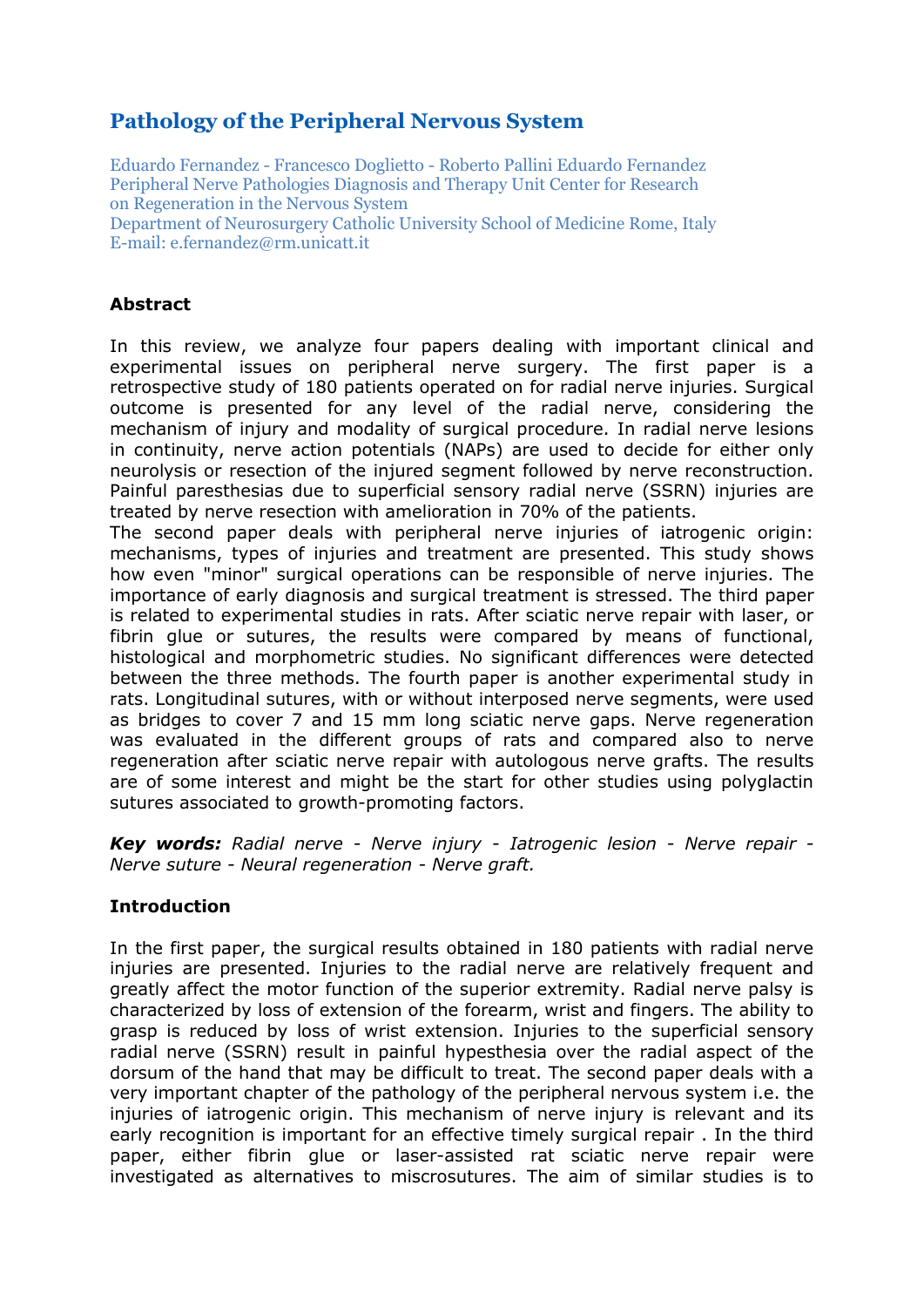search for a method able to diminish fibrous scar tissue formation at the nerve endings favoring regeneration. Any alternative method of nerve repair has to be compared with the traditional one that is still based on the use of microsutures. The use of autologous nerve grafts, is still the gold standard for repairing nerves with long gaps between the nerve stumps. Alternatives to the limited availability of autologous nerve grafts are searched and various artificial graftings and different tubing systems have been used. It seems that modifications of these conducts, like introduction of Schwann cells, interposition of nerve segments or permeabilization of the conduct itself, are necessary to allow nerve regeneration when long gaps exist. In the fourth paper, long gaps between the rat sciatic nerve stumps were bridged by a framework of longitudinal polyglactin sutures, with or without the interposition of nerve segments.

[1] SURGICAL MANAGEMENT AND OUTCOME IN PATIENTS WITH RADIAL NERVE LESIONS J NEUROSURGERY (2001) 95: 573-583

#### **Information**

At Louisiana State University Health Sciences (LSUHS), between 1967 and 1997, 180 patients with lesions of the radial nerve and its branches underwent surgical treatment. The mean age of patients was 42 years. The level of injury was the arm in 83 patients, the elbow-forearm in 30, the posterior interosseous nerve in 37, the dorsal forearm in 9, and the distal forearm-wrist involving the superficial radial nerve in 21 patients. The nerve was injured by bone fracture, laceration, blunt trauma, nerve entrapment, gunshot wound, and iatrogenic causes. External neurolysis was performed in all surgical cases, both proximally and distally to the site of injury, and then Nerve Action Potentials (NAPs) were measured. If the NAPs were absent across a lesion in continuity, resection and repair of the injured nerve was undertaken. If the NAPs were transmitted across the lesion, internal neurolysis was made. The minimum follow-up period was 12 months and the results were considered favorable functional recovery if the muscle strength after surgery was at least moderate or Grade 3 according to the LSUHS grading system (Grade 0 - absent motor function; Grade 5 - full functional recovery). The results were analyzed considering the level at which the nerve had been injured and the mechanism of injury. Arm level. Eighty-three patients were operated on at this level. The mechanism of lesion was a fracture-related contusion in 36 patients and 32 of them achieved Grade 3 or better functional recovery after surgery. In 13 cases there was contusion without fractures: all had favorable functional recovery, except 2 patients who needed graft repair (longer than 7 cm). Nerve injuries due to laceration, gunshot wounds, and iatrogenic injections recovered well after surgery in more than 90% of cases. Elbow and Forearm level. Thirty-five patients needed surgery for lesions of the nerve at this level. Fracture-related contusions or lacerations were the main mechanisms of injury. Overall, satisfying post surgery results were obtained in 86% of cases. Posterior interosseus nerve (PIN). At this level, 37 patients underwent surgery. Almost half of the patients were suffering from PIN entrapment at either the arcade of Frohse or the distal margin of the supinator muscle. After complete division of the volar head of this muscle 18 on 19 patients obtained satisfactory results. Excellent results were obtained following repair of lacerations and fracture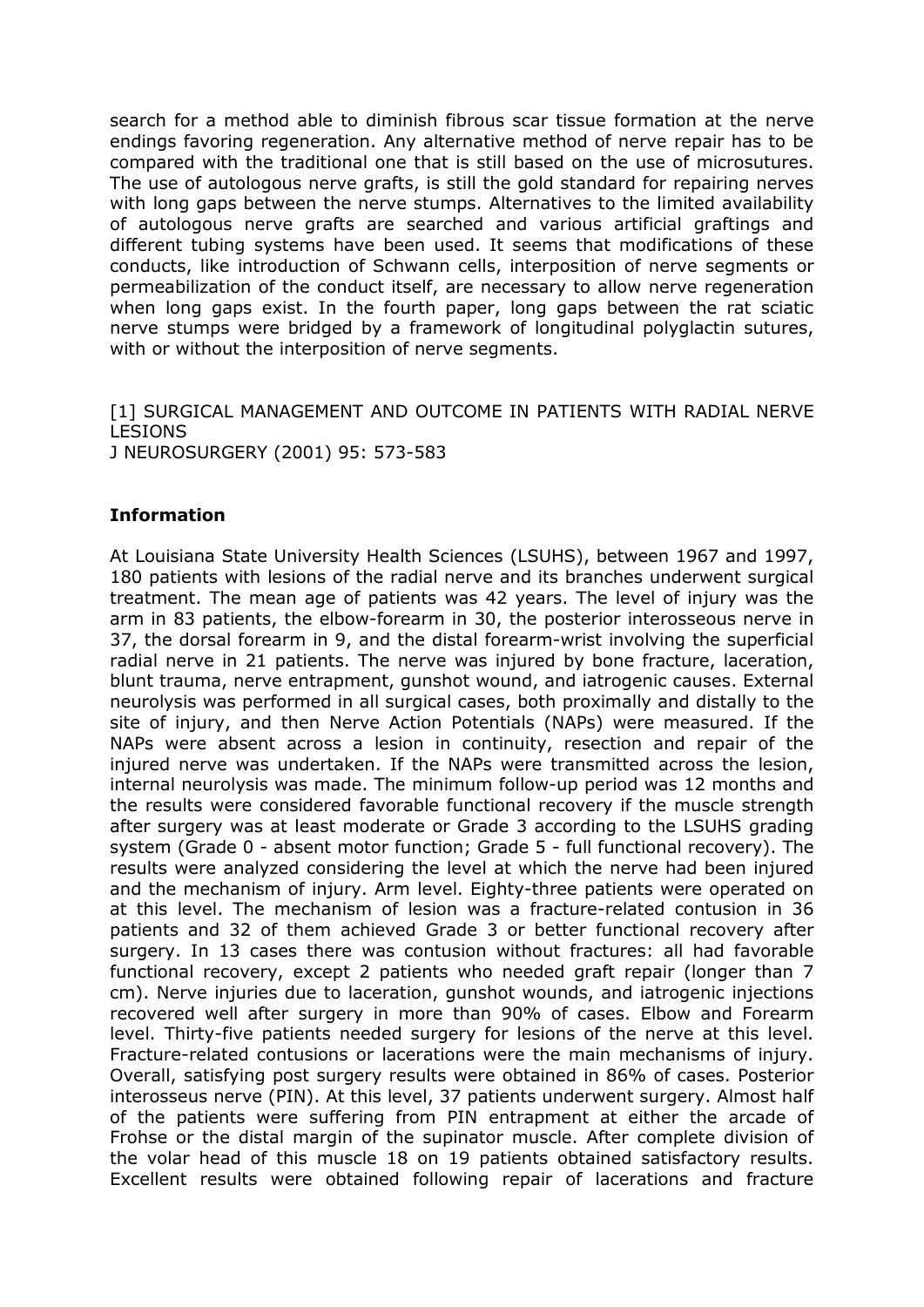related contusions of this nerve. Dorsal forearm level (branches of the PIN). At this level 9 patients underwent surgery and 6 had satisfying results. Second graft repair had satisfactory results in 2 patients out of 4. Superficial sensory radial nerve (SSRD). Twenty-one patients underwent surgery for injuries to the SSRN causing painful hypaesthesia over the dorsum of the hand. The main mechanisms of injury were lacerations and contusions. In 16 out of 19 patients who underwent resection of a segment of the SSRN significant relief of pain was seen. Two patients underwent neurolysis and experienced poor amelioration of pain postoperatively. Analysis: Favorable motor functional recovery was obtained in 88% of patients operated on the four levels of the radial nerve without considered those with SSRN injuries. Favorable motor functional recovery was obtained in 98% of the neurolysis, in 83% of the direct sutures, and in 80% of the grafting repairs. Eighty-seven percent of patients with injuries at the level of the arm and elbow, 95% of those with PIN injuries and 67% of those with injuries at the level of the dorsal forearm reached satisfying results. Then, prognosis was better for the proximal radial nerve injuries than for the most distal ones. Favorable motor functional recovery was obtained after grafting repair in 50% of injuries at the elbow level and 60% of injuries at the dorsal forearm level. For injuries treated by direct suture of the nerve stumps at the PIN and at the dorsal forearm level, favorable motor functional recovery was obtained in 67% of cases. In this study the importance of intraoperative NAPs was underlined: they were necessary for the surgical decision between simple neurolysis and nerve repair. SSRD lesions are considered difficult to treat and often pain recurrence follows a post operative significant relief of pain. In the present paper, significant relief of pain was obtained in 76% of cases. Contrary to what happens at the level of the motor component of the radial nerve, neurolysis was ineffective in injuries of the sensitive branch, whereas excision of a nerve segment was followed by significant relief of pain in 84% of cases.

#### [2] EVALUATION OF IATROGENIC LESIONS IN 722 SURGICALLY TREATED CASES OF PERIPHERAL NERVE TRAUMA J NEUROSURGERY (2001) 94: 905-912

## **Information**

In this study, a retrospective evaluation of the number and types of iatrogenic nerve injuries surgically treated during a 9-year period is presented. Of 722 consecutive cases of traumatic nerve lesions operated on between January 1990 and December 1998, 126 (17.4%) were iatrogenic. During that time interval, 4.5 % of all the peripheral nerve operations were related to iatrogenic injuries. The lower extremity was involved in 41.3%, the upper extremity, including the spinal accessory nerve, in 40.5%, and the groin region in 14.3%. Less than 4 % were injuries at rare locations. The most commonly involved nerves were: accessory 11%; peroneal 9%; genito-femoral branches 8%; superficial sensory radial 8%; median 7%; ilioinguinal 7%; superficial peroneal 7%. The main categories of procedures that caused iatrogenic injury were: orthopedic procedures: 42 (osteosynthetic procedures, osteotomies, ligament repairs, and removal of plates); minor surgery: 27 (lymph-node biopsy in 15 cases; ganglion cyst removal in 5 cases); inguinal hernia repair: 13 (herniorrhaphy was the main cause of groin-level injuries); hand surgery: 11; other surgical procedures: 10 (5 cases were secondary to operations for varicose veins); non operative treatment: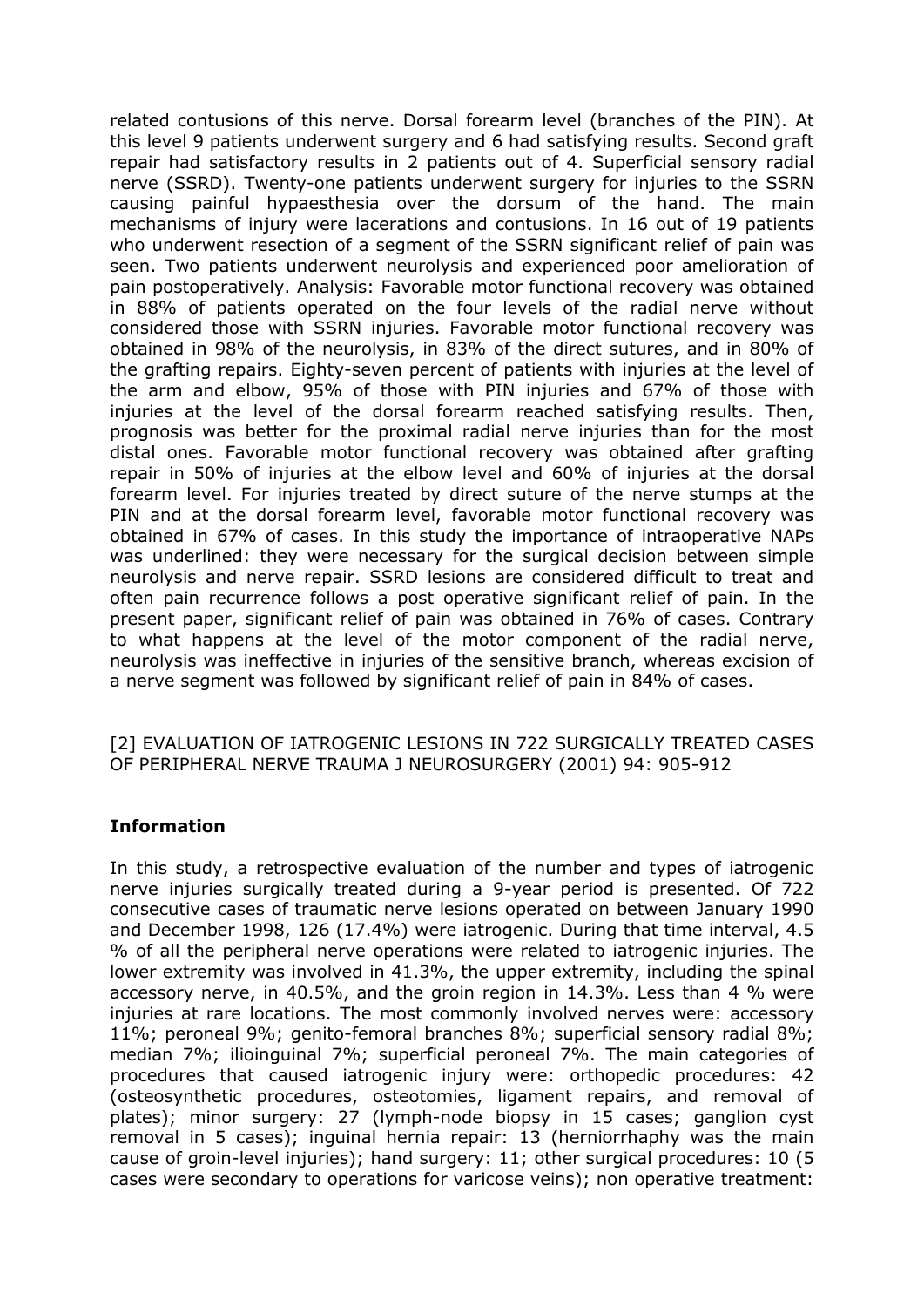12 (5 cases were due to cast application). Follow-up data were available in 97 of the 126 cases. Forty-five cases achieved a good outcome, 23 a very good result, 25 were unchanged, and 4 patients complained of worsened pain. Then, 70% of the patients improved. Very favorable results were obtained with spinal accessory nerve repair: all the 11 cases had improved and 3 had a very good result. Five of 11 groin-region injuries improved as did seven of 10 injured superficial radial nerves. Autologus nerve grafts for loss of motor function worked well especially for spinal accessory nerve repair, but also for posterior interosseus, femoral, and common peroneal nerve repairs. The three patients with sciatic nerve lesions who underwent internal and external neurolysis showed improvement. Neuromas due to sectioned digital or dorsal foot cutaneous nerves were resected rather than repaired and all patients' conditions improved, with only one exception. The latency between nerve injury and repair could be evaluated retrospectively in 124 cases: 43 (35%) were treated within the first 6 months after trauma; 40 (32%) 6 to 12 months after trauma; 41 (33%) 1 year or more after the iatrogenic injury. Thus, 65% of the cases weren't treated within the time interval deemed appropriate for elective secondary repair  $($  < 6 months), usually because of delayed referral. Analysis. In this paper, the importance of iatrogenic nerve lesions is well underlined. The surgical results are rather good, especially for spinal accessory and superficial radial nerve injuries. Nonetheless, it appears surprising that almost 7 out of every 10 iatrogenic cases in an advanced country are still referred tardily to the neurosurgeon. Therefore, it is advisable to provide more information about prevention and diagnosis of nerve iatrogenic injuries to general, vascular, orthopedic surgeons, and family doctors. Early treatment of such nerve injuries should provide a higher rate of motor, sensory and pain improvement than that reported in this paper.

[3] LASER, FIBRIN GLUE, OR SUTURE REPAIR OF PERIPHERAL NERVES: A COMPARATIVE FUNCTIONAL, HISTOLOGICAL, AND MORPHOMETRIC STUDY IN THE RAT SCIATIC NERVE J NEUROSURGERY (2001) 95: 694-699

## **Information**

Peripheral nerve repair with micro sutures is the gold standard against which any alternative technique must be compared before being accepted as worthwhile. In this study laser and fibrin glue nerve repair were compared to the gold standard in an experimental model of nerve injury. Method. In 24 male rats of an inbred Wistar strain, the right sciatic nerve was isolated, transected and the ends were trimmed with a razor blade. All the injured nerves were initially approximated using two monofilament 10-0 polyglycolic acid stay suture, placed at 0° and 180° in the epineurium and perineurium. This was done to obtain adequate tensile strength and to facilitate manipulation of the nerve during the subsequent repair, made in different ways, in three groups of 8 rats each: in the laser repair Group, the external epineurium was coated with a small amount of bovine albumin dissolved in saline. Repeated pulses of CO2 laser energy produced fixation of the albumin that acted as a protein solder; in the fibrin glue repair Group, the area of repair was covered by a biological fibrin glue, composed of a fibrinogen solution and thrombin forming a white elastic mass that mimics a natural blood clot; in the suture repair Group, the nerves were repaired with the placement of more sutures for a total of four to six. The results of the nerve repair were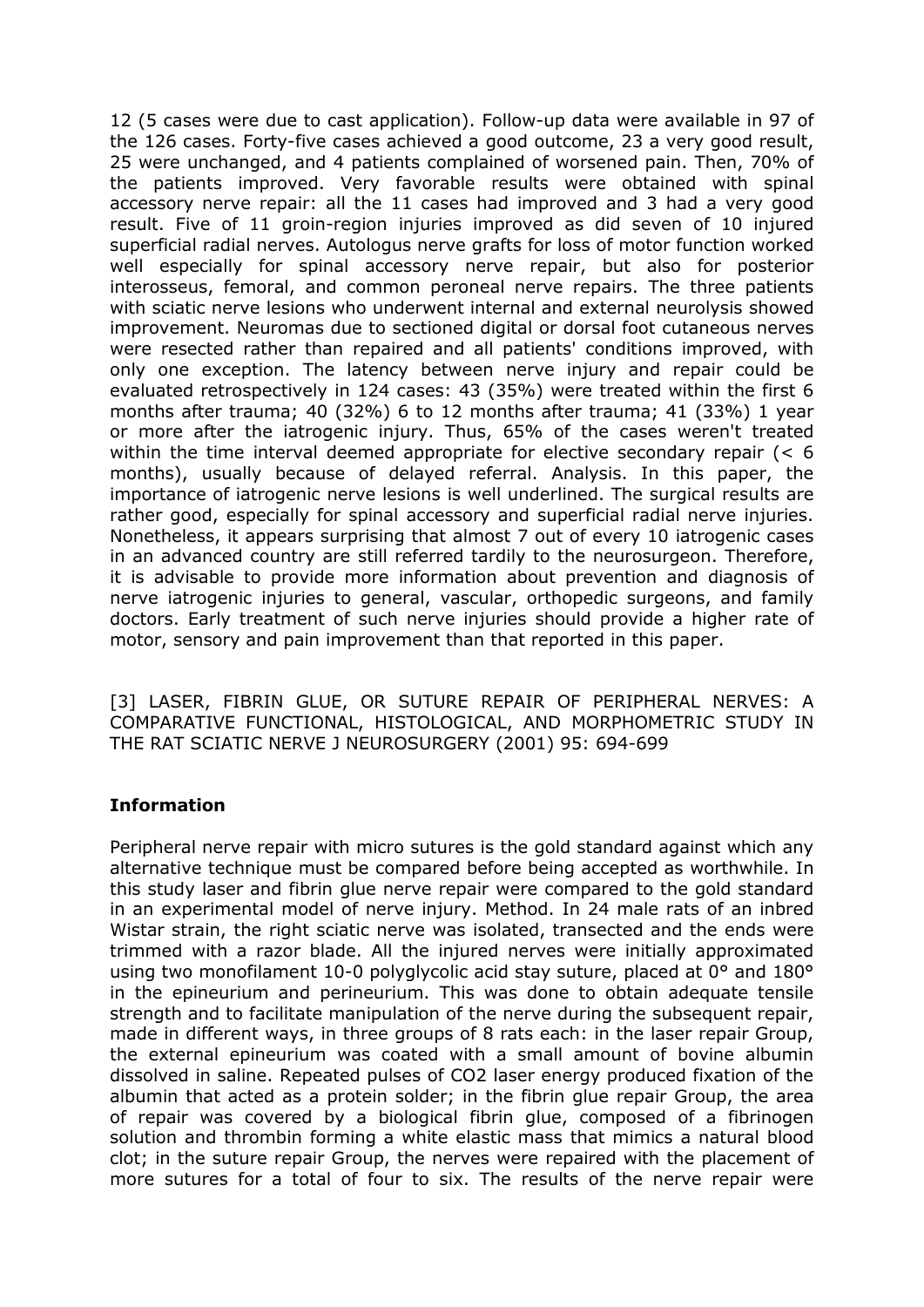examined in different ways: the rats were examined at 8 and 16 weeks post surgery by using a modified version of the toe-spreading test, that measures the motor function loss due to the sciatic nerve injury; the rats were killed 16 weeks after surgery, the nerves exposed, inspected and removed for europathological examination. Transverse sections were obtained from the proximal and distal segment of the nerve, whereas longitudinal sections were cut from the repair zones. This sections were examined with light microscopy (after staining with 1% toluidine blue) and semi quantitatively scored for: epineurial fasciculation; neuroma formation; extraneural nerve fibers at the repair site; intraneural scarring; axonal alignment; extraneural nerve fibers in the distal nerve segment. Light micrographs were used to perform a morphometric analysis of the nerves. Nerve tissue area, axon count, diameter of myelinated nerve fibers, and nerve fiber density were determined for the proximal and distal nerve segments. Results. There was no difference in recovery of motor function among the three repair groups. All had a progressive increase in motor function to approximately 60% of normal at 16 weeks. Dehiscence of the nerves was not found in any of the three groups. Slight adhesions were found in four rats in the laser and fibrin glue repair groups, whereas moderate adhesions were found in six rats in the suture repair group. Some thickening at the repair site was observed in three, three and five rats from the laser, fibrin glue, and nerve suture repair groups, respectively; in this last group the thickening was more pronounced. At the light microscopic examination the differences were mainly quantitative among the three different repair groups. Neuroma formation was only present in two nerves: one in the laser repair and one in the suture repair group. Intraneural scar tissue was present in all nerves, but fibrosis was more abundant in the sutured nerves. Axonal alignment was good to moderate in laser and fibrin glue repair groups, good to poor in the suture one. Extraneural fibers at repair site and in distal nerve were present regardless of the repair method. The mean myelinated axonal diameter, axon count, and density was not significantly different among the three repair groups, although there was a trend toward more and thicker fibers in the laser repair group.

[4] NEURAL REGENERATION ALONG POLYGLACTIN SUTURES ACROSS SHORT AND EXTENDED DEFECTS IN THE RAT SCIATIC NERVE J NEUROSURGERY (2001) 95: 316-323

#### **Information**

A method of nerve repair in which an intrinsic framework of longitudinal sutures is used to bridge a 7-mm gap has been described recently (Scherman et al, 2000). In this work this method was compared to that using autologous nerve grafts across short defects (7mm); it was also used in the attempt to support regeneration across an extended gap (15 mm) with or without the interposition of a nerve piece along the sutures. Methods. In 40 female Wistar rats, the sciatic nerve was exposed on both sides. Three different groups were made: in Groups I and II, a 10-mm long nerve segment was resected bilaterally; in Group III a 17 mm long segment was resected bilaterally. The nerves were then managed in different ways: In Group I (4 rats), the nerve endings were merely fixed by a 9-0 single epineurial suture to the adjacent muscle, leaving a 7-mm gap between the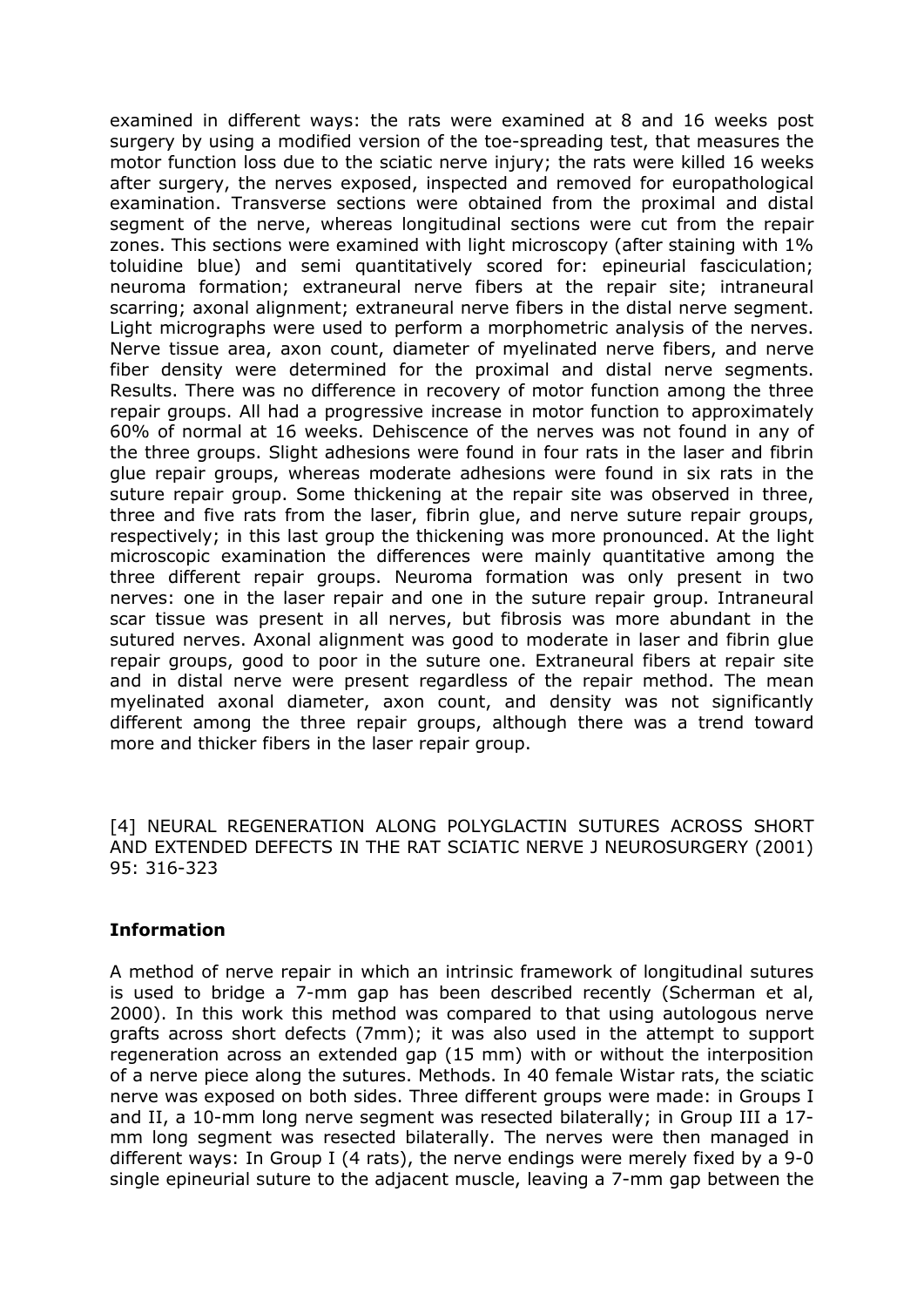nerve endings and keeping the nerve endings facing each other; In Group II (8 rats), on one side, 8-0 polyglactin sutures were used in a continuous longitudinal fashion to bridge a 7-mm gap; the sutures were placed through the perineurium and three laps, creating six traversing lengths, were completed. On the other side, the sciatic nerve was repaired by using a 7-mm long nerve graft, incorporated orthodromicall, fixed with standard 9-0 epineurial sutures; In Group III (24 animals) 8-0 polyglactin sutures were used to bridge the 15 mm-long gap of the sciatic nerve bilaterally; in addition, only on one side a 2 mm long nerve segment was centered in the gap and maintained by the sutures; four rats were left intact to serve as healthy control. The animals were killed at 2, 4, and 12 weeks. Schwann cell distribution was analyzed at 2 weeks by using fluorescence microscopy. Macrophage populations at 2 and 4 weeks, and axonal growth at 4 and 12 weeks were evaluated by using light microscopy. At 12 weeks tetanic force measurements were performed bilaterally in rats of Group II, III, and in control rats. Results. In the non-repaired Group I, there was no nerve continuity after 12 weeks. In all sutured cases of Group II and III, a distinct structure without branching had formed between the nerve endings. At 2 weeks, in Group III the sutures were still visible and the interposed nerve segment was easily recognized as a spindle-shaped structure incorporated in the middle of the regenerated structure. At 4 weeks the sutures were difficult to see and at 12 weeks they had vanished. In Group III rats, the regenerated structure on the side without interposed nerve segment was thin compared with that of the side with the interposed nerve segment. In Group III, Schwann cells were present throughout the regenerated structure only in the nerve sutured with an interposed nerve segment; in the others there was a space with no S-100 positive cells in the center of the regenerated segment. The sections with the interposed nerve segment generally had a greater cross-sectional area and contained more minifascicles than those without interposed nerve segments, but no other major differences were seen. No significant difference in the number of myelinated fibers in the distal tibial trunk was seen between the sutured and nerve grafted sides in Group II. In Group III, the number of fibers was significantly greater on the side with the interposed nerve segment. The same difference was seen considering the return of muscle force and functional recovery. There was a positive correlation between the results of the tetanic force measurements and the results of the axonal counts in both Groups II and III. Analysis: The last two papers deal with methods of nerve repair and we will therefore discuss them together. In the first one, a comparison between three different nerve repair methods was done: the result was that there's no difference between the suture, laser-assisted and fibrin glue repair methods. We think that this study is rather criticizable and that similar efforts should be better directed. For repairing a rat sciatic nerve is sufficient one or maximum two 10-0 nylon sutures. Therefore: a) 4 to 6 10-0 sutures are unnecessary and put the basis for greater local fibrous scar tissue reaction hindering axonal regeneration; b) to add laser action or fibrin glue to two preventive sutures means to add something that is not necessary because the two preventive sutures are already sufficient. This study could be useful to understand that searching for less traumatic and more effective alternative methods to nerve suture might be commendable if the alternative methods are really alternative and not based on the use of preventive sutures. The second paper is related to a search of alternatives to nerve grafts for nerve repairing. It was studied a new way of bridging long nerve gaps. Absorbable longitudinal sutures between the nerve endings cover 15 mm long gaps and served as a support for some axonal